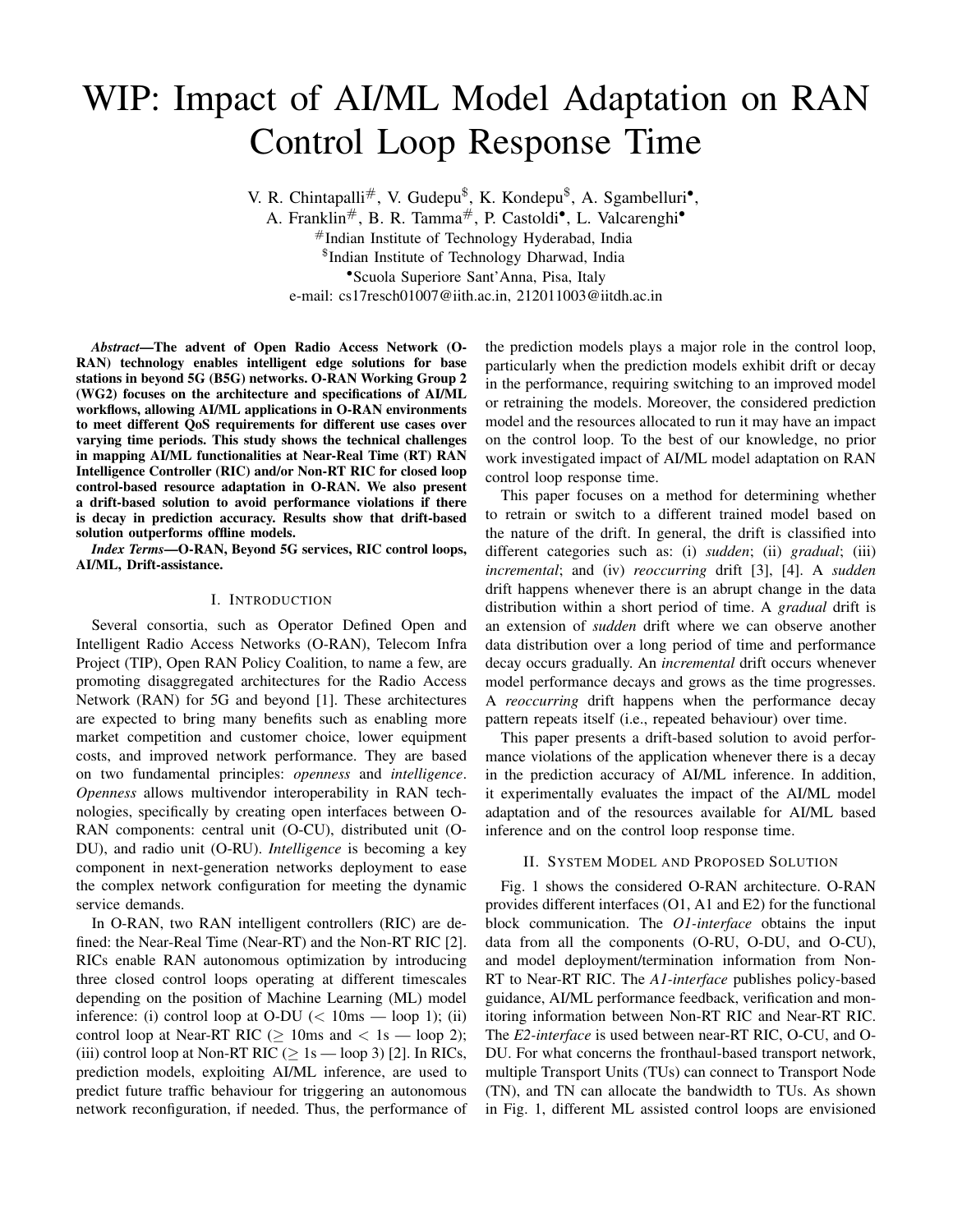

Figure 1. O-RAN architecture realised by fronthaul transport networks.

depending on what is being controlled (i.e., radio resources and policy scheduling, handover, and models). The AI/ML model management block is primarily responsible to determine when to retrain or switch the model for improved performance based on feedback from the AI/ML continuous operation block. In addition, AI/ML model management directs the AI/ML training block when the model needs to be retrained. Non-RT RIC runs at the cloud, whereas Near-RT RIC runs at an edge in the considered scenario. Despite the advantages of the edge over the cloud, compute and storage resources on edge servers are constrained and less powerful when compared to cloud servers. The resources allocated to AI/ML inference at the edge may have an impact on prediction time (e.g., the lower the resources are available, the longer the prediction time).

The traditional AI models performance always depends on adopted training or observed datasets. Whenever the model receives unseen data than the observed one, then resulting in the performance decay [3], [4]. Thus, to maintain the performance guarantee, it is required to either switch to alternative trained models or retrain the existing models. Fig. 2 shows the proposed drift-based solution: (i) AI/ML inference module refers to an instance of prediction model; (ii) Upon decay in the prediction accuracy, determine the type of drift based on the behavior of the prediction values; a window based approach is used to detect the kind of drift by employing a continuous observation of error-rate for each window and helps to trace the drift pattern. (iii) A model retraining is required when the prediction values are sudden or gradual compared to the actual values; (iv) select suitable (pre)trained model when the prediction values are incremental or reoccurring; and (v) the selected or retrained model is replaced at AI/ML inference, and the procedure repeats. During this process, the control loops are influenced by different delays in AI/ML lifecycle management.

Moreover, the prediction time also depends on the weight of the model (i.e., classical models may take prediction time in terms of microseconds and ML methods take more time). Thus, the trade-off between resource usage at the edge and prediction time of the model could be maintained. Continuous observation of the incoming data is required to avoid the performance decay in the model prediction. This could be handled by performing periodic retraining (due to unseen data) [5], however, this may not be appropriate when the user demands changes dynamically [6].

The total time required for AL/ML retraining  $(Total_{rt})$  is computed as:

$$
Total_{rt} = T_p + T_{ico} + T_{co} + T_{mm} + T_{rt} + T_{mmi} \tag{1}
$$

where  $T_p$  is AI/ML inference time (i.e., prediction time),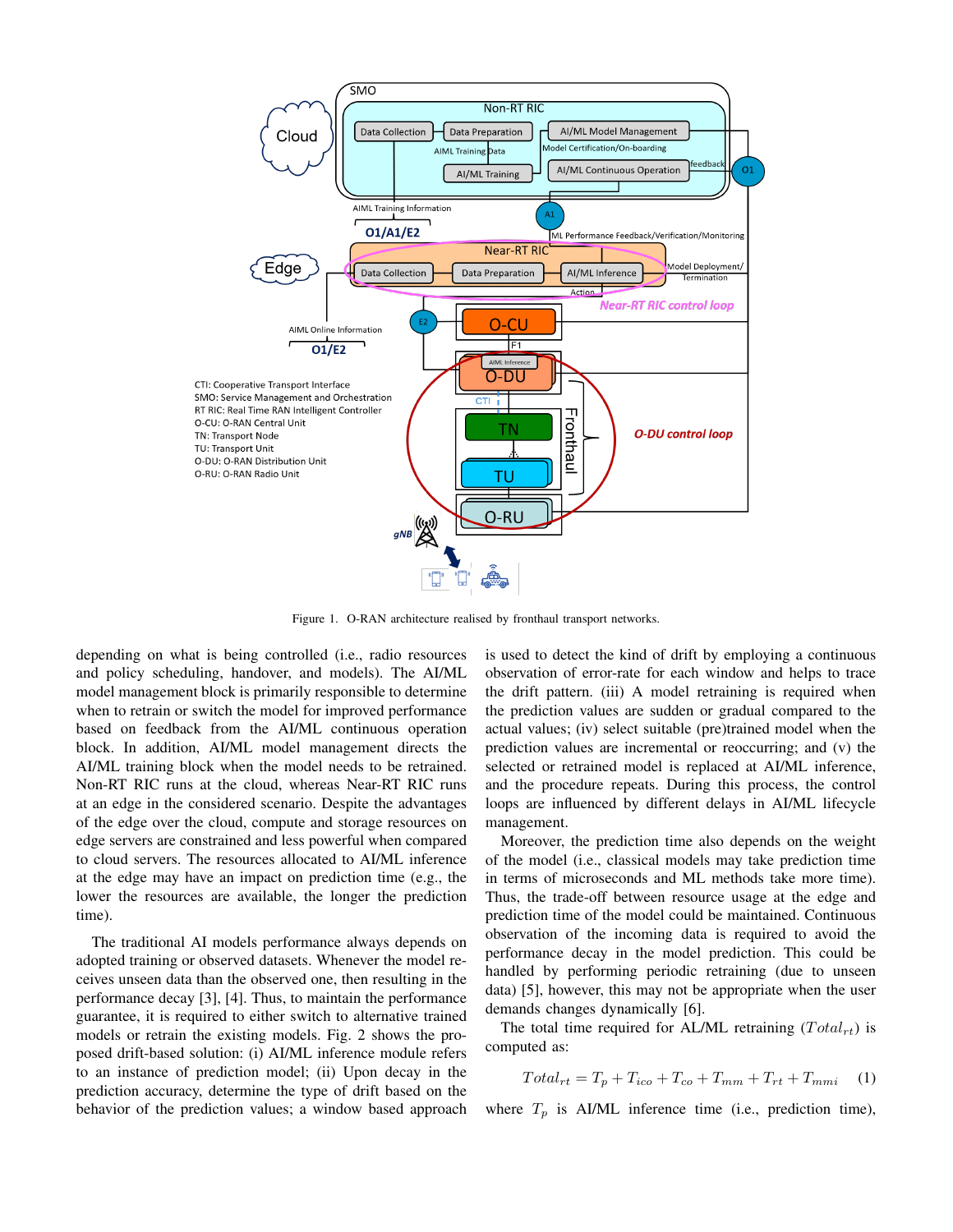

Figure 2. Drift process to retrain the model or switched to best suitable trained model.

 $T_{ico}$  is the delay between AI/ML inference and continuous operation modules,  $T_{co}$  is the time spent at the AI/ML continuous operation  $(T_{co})$  module for providing the feedback to the AI/ML model management module,  $T_{mm}$  is the time spent on AI/ML model management module to determine whether or not retraining is required,  $T_{rt}$  is the time spent on retraining the model at AI/ML training module, and  $T_{mmi}$ is the time taken for transferring the retrained model from AI/ML model management to AI/ML inference location. Note that the delays between modules at Non-RT RIC are ignored. All of the aforementioned delays are taken into account, even if switching to an improved model, with the exception of  $T_{rt}$ . Prediction time  $(T_p)$  plays a key role in meeting control loop even if no change is required to the model. Thus, the following section shows how the resource allocated to run the AI/ML inference affects  $T_p$ .

## III. PERFORMANCE EVALUATION RESULTS

For evaluation purpose, both traditional time series analysis prediction algorithms such as: double exponential smoothing (DES), triple exponential smoothing (TES), and AI/ML based prediction algorithms such as long short term memory (LSTM) and Transformer (TS) are used to estimate the future traffic [7]. Mathematical description of distinct time series analysis and ML-based techniques are well exploited in [7], [8]. Furthermore, the state-of-the-art AI/ML mechanism, *transformer* is explained in [9]. The dynamic nature of user traffic dataset [10] is considered, and reprocessed to obtain *1ms* granularity. We generate synthetic dataset for analyzing the impact of adopting drift-based approach. The considered performance parameter is the prediction accuracy, represented by the *RMSE* (eq. 2) and the optimal hyper-parameters are selected for each technique.

$$
RMSE = \sqrt{\frac{1}{N} \sum_{i=1}^{N} (y_i - \hat{y}_i)^2}
$$
 (2)

where,  $y_i$  is real output and  $\hat{y}_i$  is the predicted output from respective model.

Table I shows variation in prediction time for different models running with various VM-flavors using *OpenStack* cloud platform. Results show that the resource allocated to the AI/ML inference module has a significant role in meeting control loop requirements. However, time series models exhibit negligible  $T_p$  compared to the ML models. Note that ML

Table I PREDICTION TIME AND PREDICTION ACCURACY

| <b>VM-Flavor</b>        | <b>DES</b> | <b>TES</b>         | <b>LSTM</b>          | TS                   |
|-------------------------|------------|--------------------|----------------------|----------------------|
|                         | [ns]       | [ns]               | $\lfloor ms \rfloor$ | $\lfloor ms \rfloor$ |
| Small(1vCPU, 2GB RAM)   | 0.431      | $\overline{0.392}$ | 23.83                | 25.92                |
| Medium(2vCPU, 4GB RAM)  | 0.392      | 0.231              | 14.31                | 17.41                |
| Large(4vCPU, 8GB RAM)   | 0.201      | 0.101              | 5.12                 | 7.53                 |
| XLarge(8vCPU, 16GB RAM) | 0.082      | 0.085              | 1.3                  | $1\;1$               |
| Performance accuracy    | <b>DES</b> | <b>TES</b>         | <b>LSTM</b>          | ТS                   |
| <b>RMSE</b>             | 37         | 26                 | 19                   | 11                   |

models require more resources to obtain better  $T_p$ . This implies that, due to resource constraints, traditional time series models can be used for O-DU AI/ML inference. However, trade-off between different models and their performance need to be taken into account. Table I also shows the prediction accuracy observed for the considered models. However, the performance of model is highly depends on the dataset provided and hyperparameters used [7].



Figure 3. Sudden drift controlled by using retraining the model.

Figs. 3 and 4 depicts the impact of different drifts in performance. Two different prediction approaches are considered by using: (i) prediction without drift assistance (offline model), where no retraining is performed; (ii) prediction with drift assistance, where performance of the model is observed continuously and the required action is taken depending on the nature of the drift.

Fig. 3 depicts the effect of replacing the model with a retrained model in the case of sudden drift. The top plot in Fig. 3 depicts the actual and forecast the number of users of the considered models, while the bottom plot depicts the RMSE